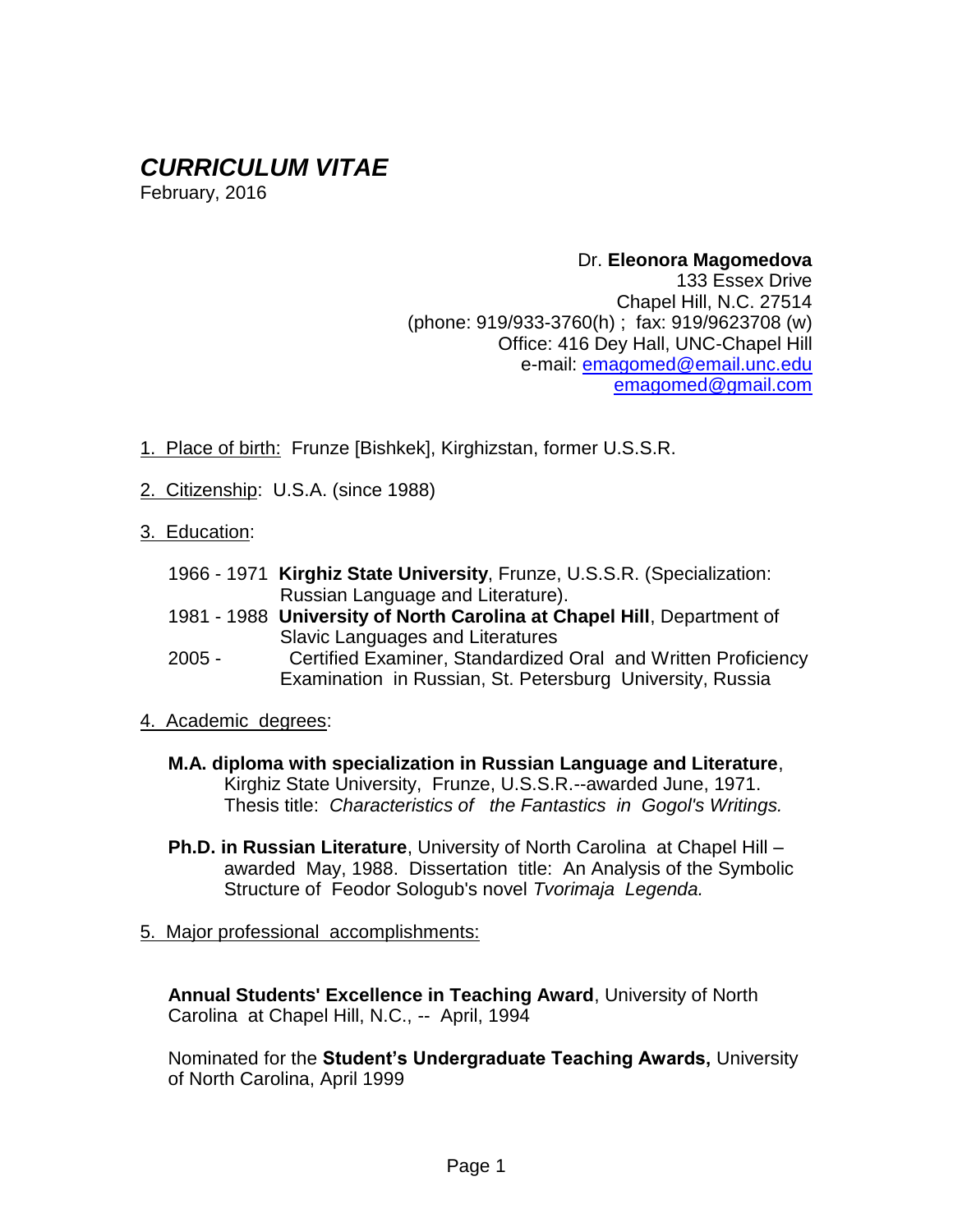## **Tanner Faculty Award for Excellence in Undergraduate Teaching**,

University of North Carolina at Chapel Hill, N.C. - April, 2002

Nominated for **Tanner Award** in 2005

**William C. Friday/Class of 1986 Award for Excellence in Teaching** – April 2009

Nominated for a **Chapman Family Faculty Fellowship** for 2011-2012 (by the University Committee on Teaching Awards) - October, 2010.

**Johnston Award for Excellence in Teaching**, April, 2014.

Nominated for **Carolina Chiron Award**, March, 2014

#### 6. Employment history:

- 1969 1972 Journalist, "Komsomolets Kirgizii" (newspaper), Frunze, U.S.S.R.
- 1972 1976 Associate to the Vice Chancellor on Scientific Affairs, Kirghiz State Pedagogical Institute, Frunze, U.S.S.R.

 An instructor of Russian for non-Russian (Kirghiz) students at the Institute.

- 1976 1980 Research Scientist at the Laboratory of Management and Social Issues, Tartu, Estonia, and part-time instructor of Russian for non-native (Estonian) students.
- 1988 2011: Lecturer, Department of Slavic Languages, University of North Carolina at Chapel Hill. Director of the Russian Language Teaching Program.
- 2011 present: Senior Lecturer in Russian, Department of Germanic and Slavic Languages and Literatures, University of North Carolina at Chapel Hill. Director of the Russian Language Teaching Program.

#### 7. Teaching experience at the university level:

- 1972-1976 taught Russian at the Kirghiz Pedagogical Institute to non-Russian students (of Kirghiz origin).
- 1976-1980 tutoring and part-time courses in Russian for Estonian students, at Estonian Agricultural Academy in Tartu, Estonia.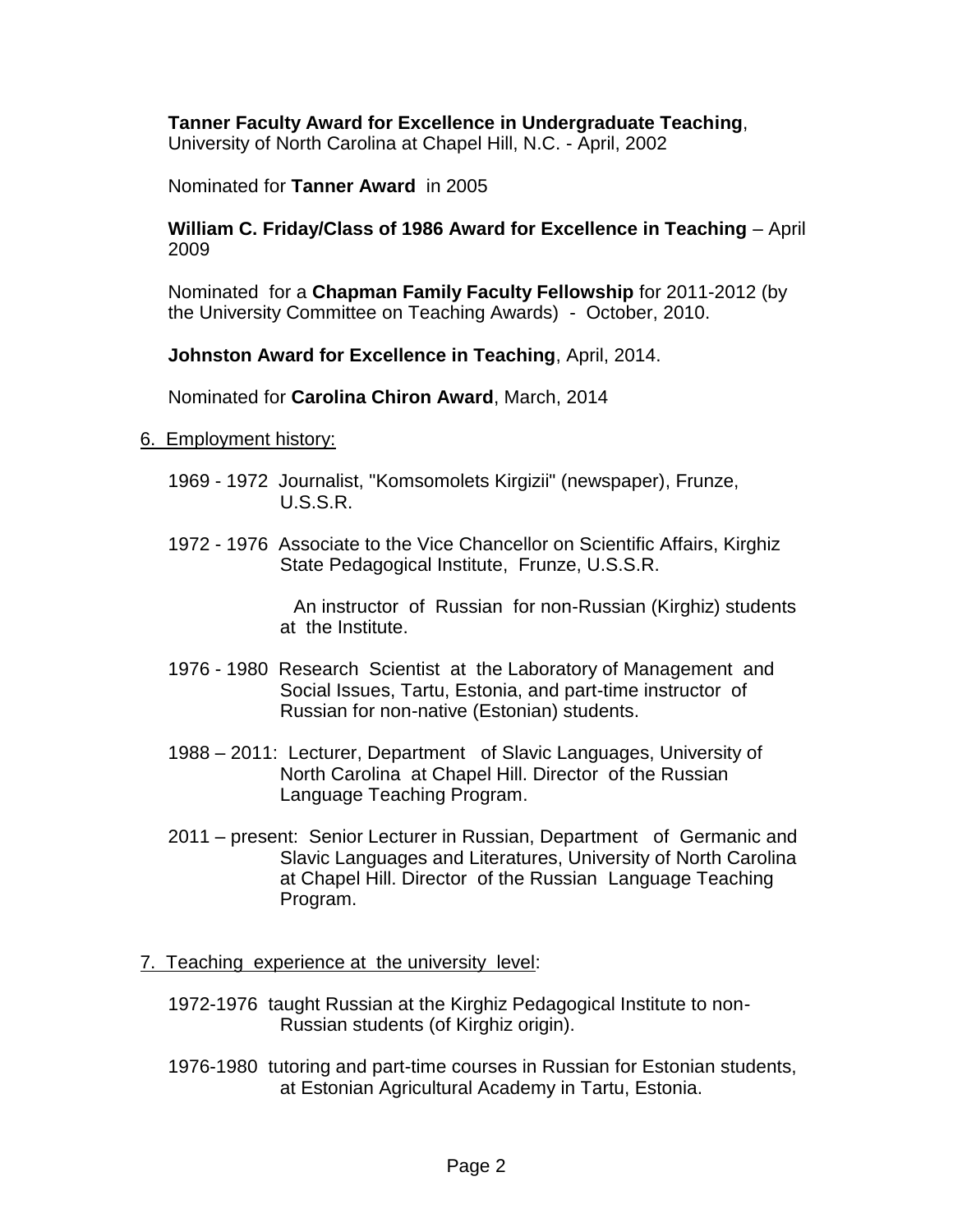1981 – to present teaching of Russian **at all levels of the undergraduate curriculum** (years 1-5)-- regular academic year courses as well as intensive summer courses (when offered) -- at the University of North Carolina at Chapel Hill.

> **Advising and administration** of Russian placement tests to undergraduates and graduate students, as well as proficiency tests to graduates.

 **Supervision and training of Graduate Teaching Assistants** who independently teach sections of First , Second, and Third year Russian to undergraduates.

### **Introduction of new courses of Russian**:

Russian Stylistics-- since 1988;

 Methods of Instruction of Teaching Russian at Undergraduate Level—since 1996).

 Russian Mass Media 1 and 2 (Russ 511 and 512) introduced in Fall 2005

 Russian Culture in Transition 1 and 2 (Russ 513 and 514) introduced in Fall 2007.

- 1990 to present (annually)-- leader of teaching workshop for beginning graduate teaching assistants from departments of English, German, Romance and Slavic Languages.., Center of Teaching and Learning, University of North Carolina at Chapel Hill.
- 1992 to present (annually)-- liaison person with N.C. high schools, presentations about foreign language study opportunities at UNC-Chapel Hill.
- 1992 to 2002- Faculty Advisor, UNC Russian Club of undergraduates.
- 1990 1991-- teaching a graduate course Old Russian Literature
- 1995 June-- teaching of a mini-course Russian culture and literature of the 19th-20th centuries-- at the Federal University of Bahia, Salvador, Bahia, Brazil.

2006-present—teaching Introduction into Russian Literature (Russ 250)

## 8. Scholarly publications and presentations at conferences:

Magomedova, E. (1975). Obuchenie semiotike iskusstva kak pedagogiqeskaja problema. In V.M. Sokovnin (Ed.), Voprosy Pedagogiki i Psikhologii Obschenia (pp. 58-64). Frunze: Mektep. (in Russian, English title: Teaching of semiotics of the arts as a pedagogical problem).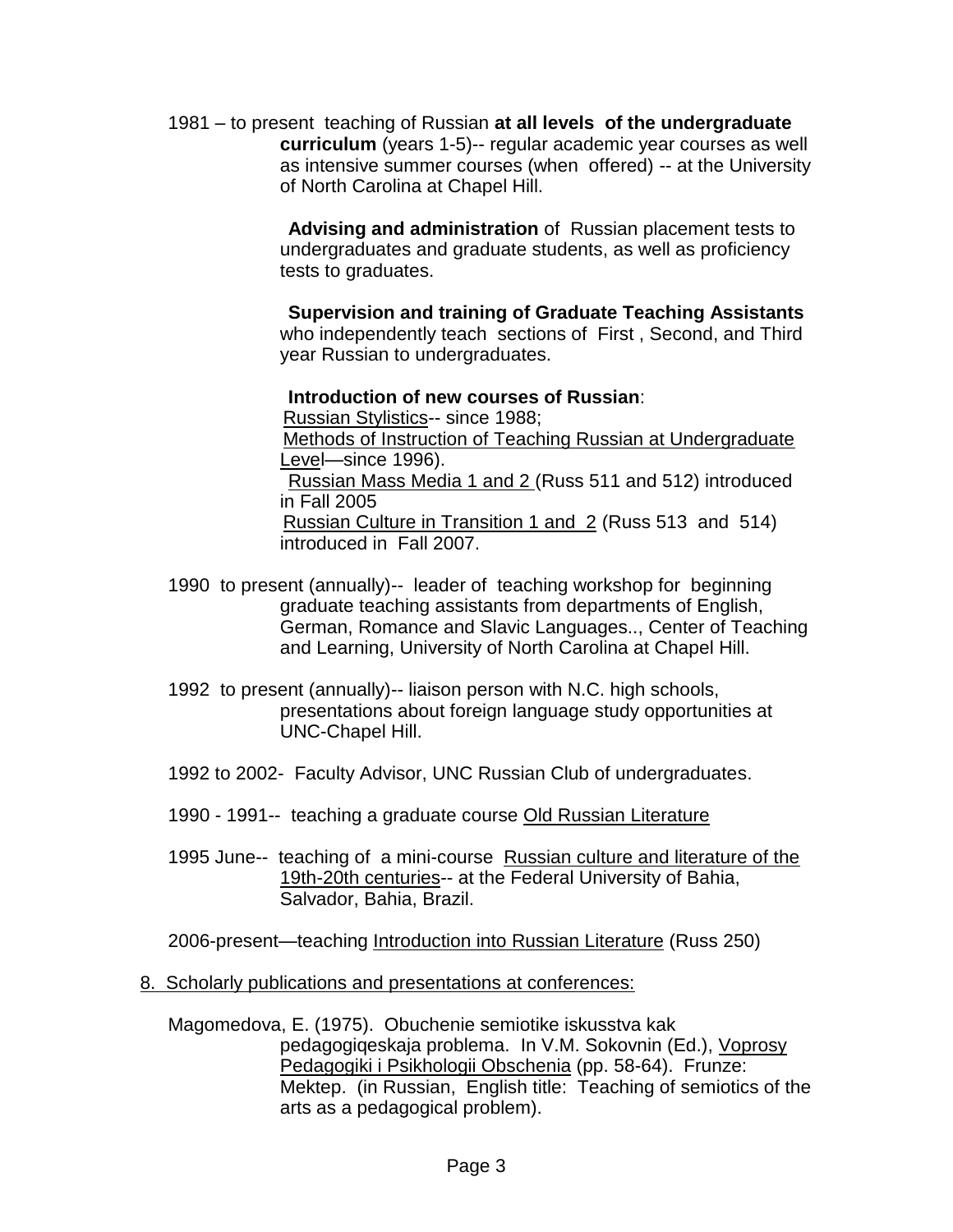- Magomedova, E. (1985). Kirghizian culture and education from the perspective of teaching Russian as a foreign language. Presentation at the Annual Convention of the North Carolina Chapter of AATSEEL (American Association of Teachers of Slavic and East European Languages), Chapel Hill.
- Magomedova, E. (1986) Elements of carnivalization in A. Belyi's **Peterburg.** Paper presented at the Annual Conference of AATSEEL, New York, N.Y., December.
- Magomedova, E. (1990) Russian culture and literature at the time of *perestrojka*. Presentation at the UNC Alumni Conference, June.
- Magomedova, E. (1991). *Time in Sologub's novels*. Paper presented at the Southern Conference of Slavic Studies, Savannah, Ga., March.
- Magomedova, E. (1994). *Skills in the teaching of Russian to non-native students*. Department of Russian Language and Literature, Tallinn Pedagogical University, Tallinn, Estonia, May (invited leader of a 2-day seminar with faculty and graduate students)
- Belopol'skaya, V. M., & Magomedova, E. (1998). *Uchebnoe posobie po russkomu jazyku dlja inostrantsev*. [Russian learining aid for foreigners]. Rostov on Don: Izdatel'stvo Instituta Massovykh Kommunikatsii. 230 pp.
- Magomedova, E. (1998). *Gnostic elements in Sologub's Tvorimaia Legenda*. Paper presented at the Annual AATSEEL meeting, San Francisco, December, 28.
- Magomedova, E. (2000). *The role of political changes in former USSR in the transformation of the Russian language*. Invited lecture at the UNC-Duke Slavic Summer Institute, Chapel Hill, N.C., July, 24.
- Magomedova, E. (2001). *Language and changes in Russia in the last decade.* Invited lecture at the UNC-Duke Slavic Summer Institute, Durham, N.C., July.
- Magomedova, E. (2002). *New language in new Russia*. Invited lecture at the UNC-Duke Slavic Summer Institute, Durham, N.C., July
- Magomedova, E. (2003). *Russia and former Soviet republics: past, present and future (ethnic and cultural phenomena in the Caucasus, Central Asia, and the Baltics*). Keynote lecture at UNC-